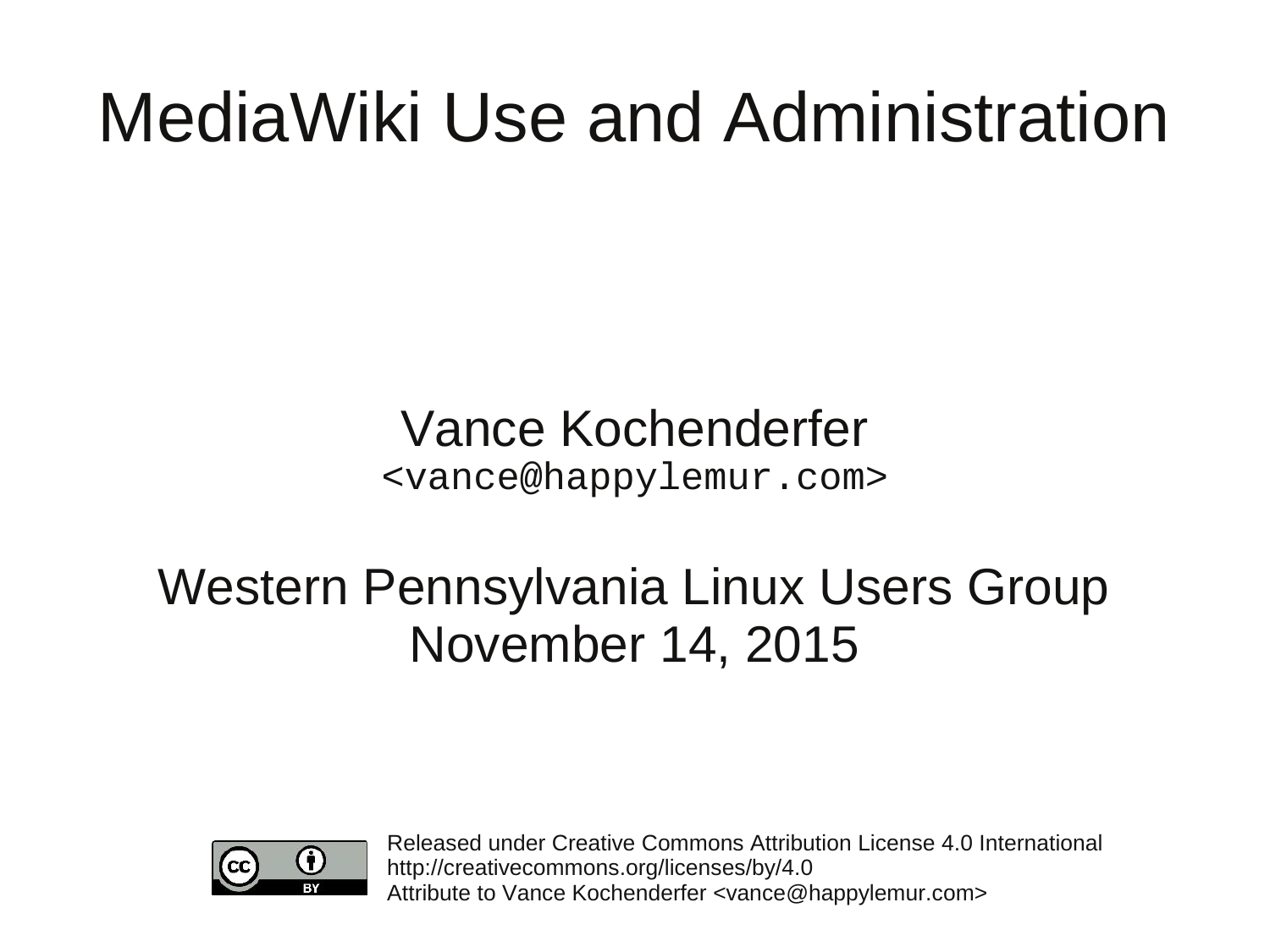# Some Terminology

- MediaWiki wiki software
- Wikipedia an online encyclopedia that uses MediaWiki software
- Wikimedia a foundation which manages the Wikipedia and MediaWiki projects, among others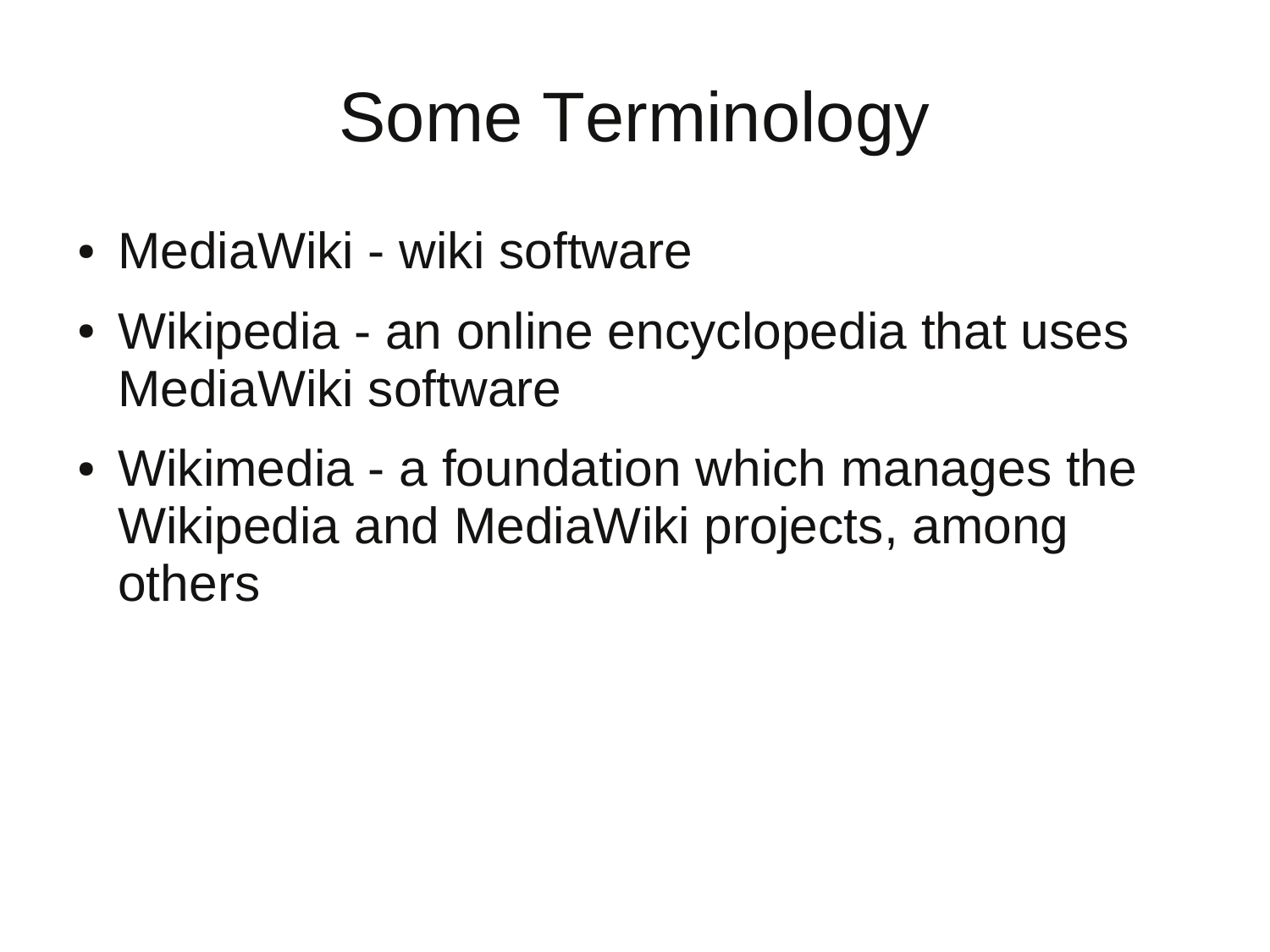# What's a Wiki?

- Web software for collaborative editing
- The first wiki site, WikiWikiWeb, established at c2.com in 1995
- "Wiki" means "quick" in Hawaiian
- Not a general-purpose CMS or blog
- Goals are:
	- Easy and quick to create/revise pages
	- Easily handle editing by multiple people
	- Low barrier to entry for participation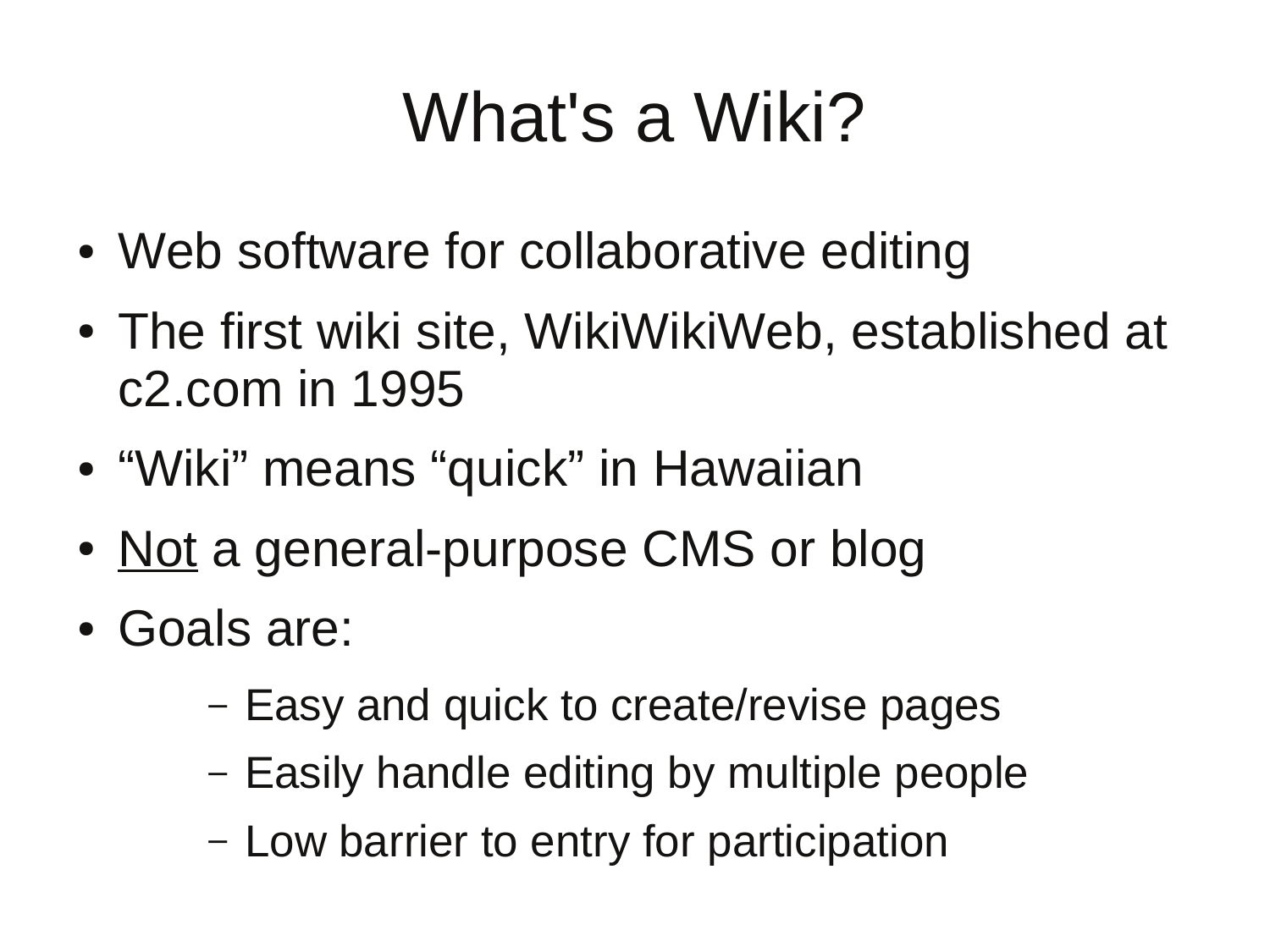# What is MediaWiki?

- Software created specifically for Wikipedia
- First stable release (1.1) in 2003
- Goals are:
	- Easy and quick to create/revise pages
	- Easily handle editing by multiple people
	- Low barrier to entry for participation
	- Scalability
	- Handling of multimedia
	- Facility for metadiscussion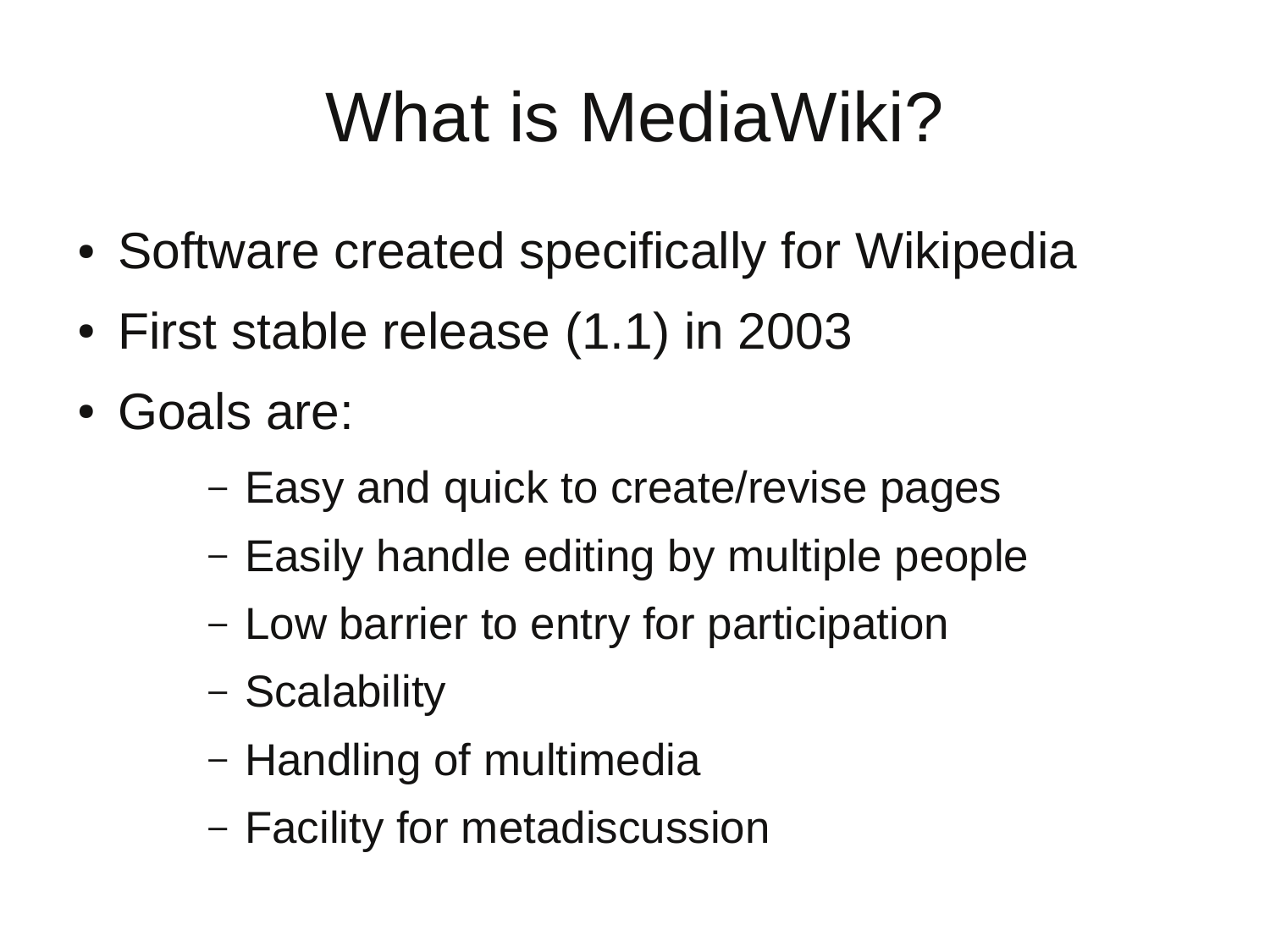- The basic unit of management is a page
- Show how to make an edit
- Show page history and diff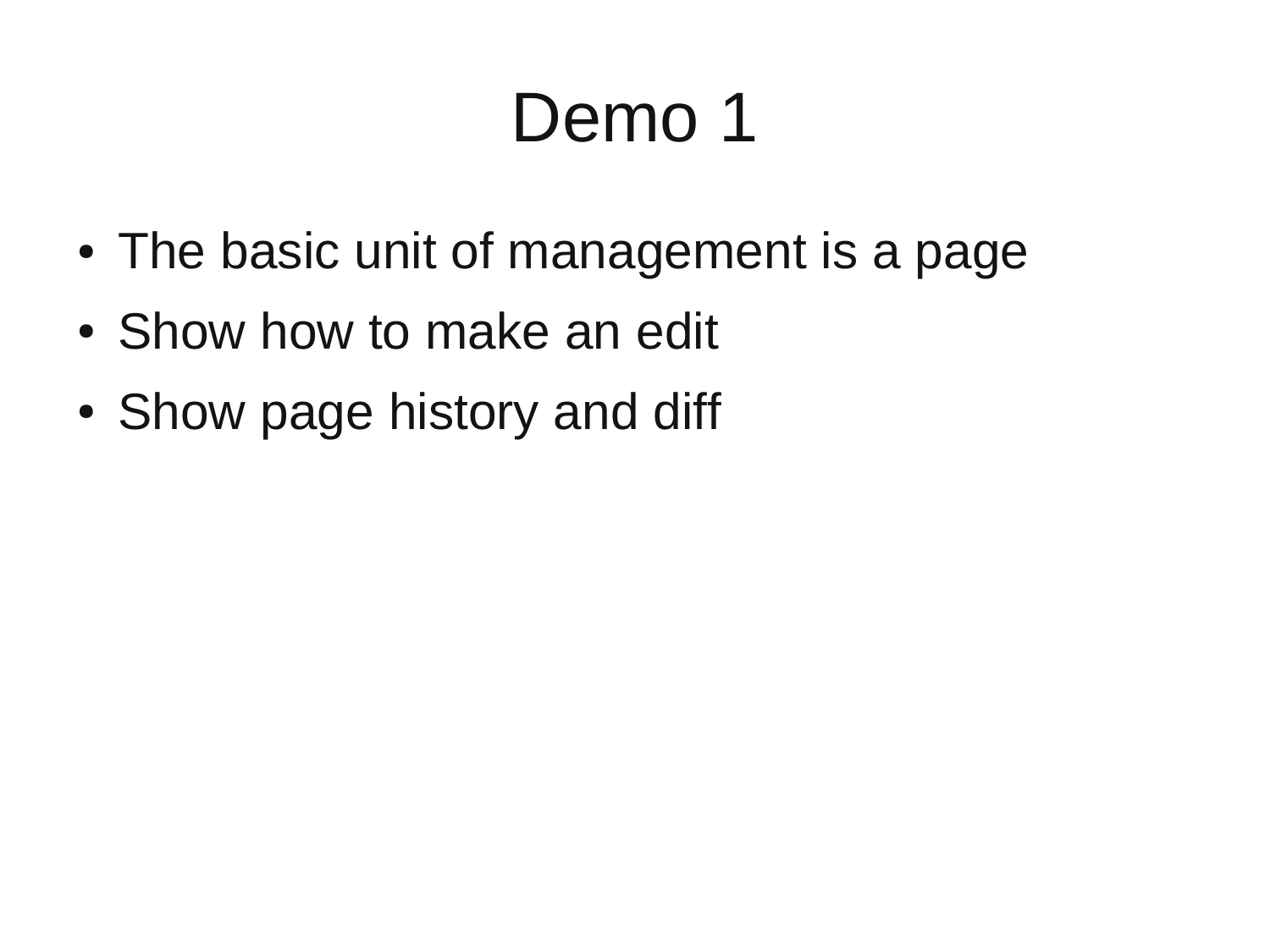# Why choose MediaWiki?

- Pros
	- Very actively maintained
	- Because of use in Wikipedia, more people are familiar with markup language
	- Many extensions and skins available
	- System requirements are easily met
- Cons
	- More heavyweight than most other wikis
	- Size and complexity create large attack surface (though security record is good)
	- Optimized for Wikipedia use case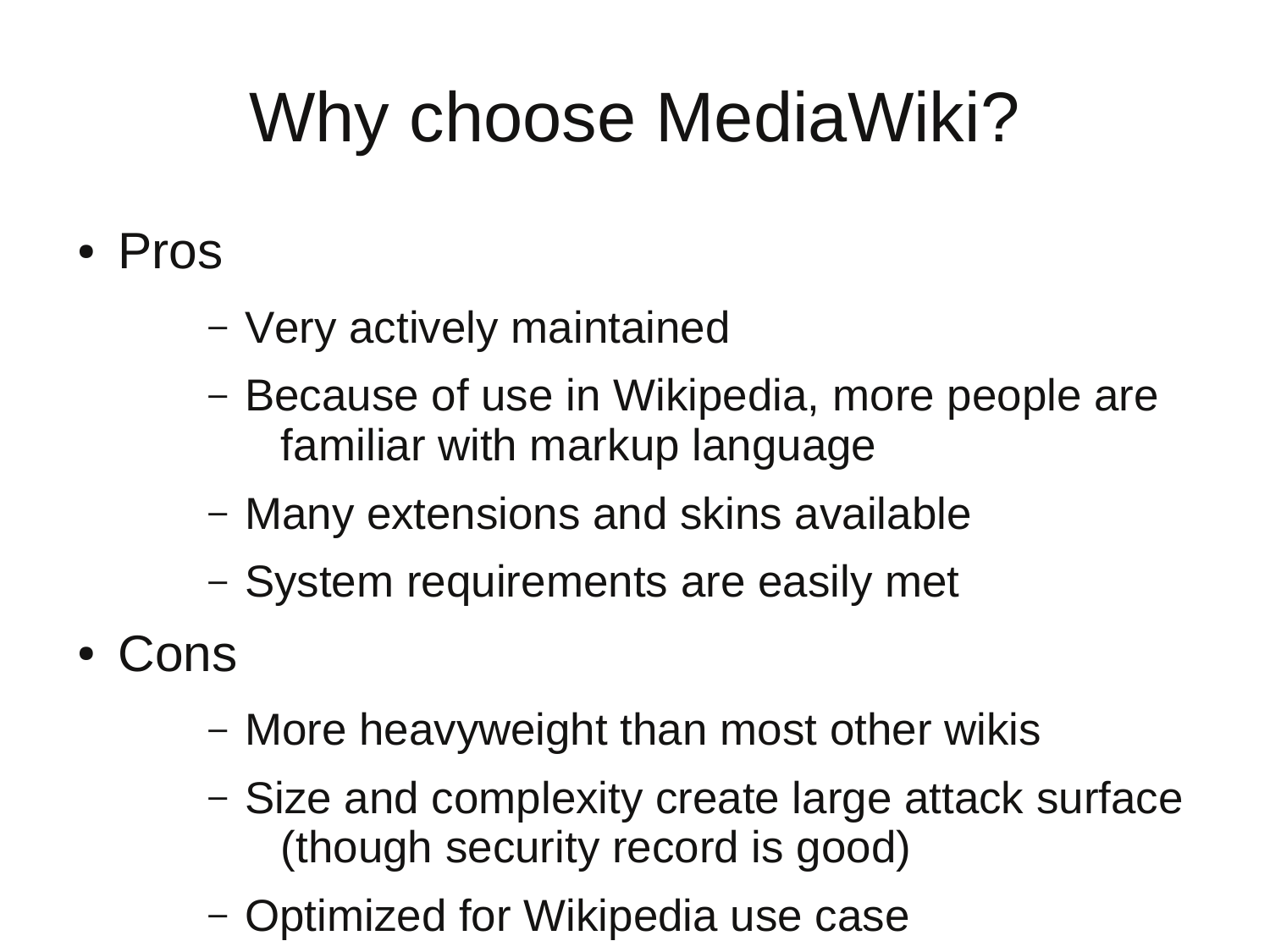- Markup special language, (mostly) not HTML
- Page sections, table of contents
	- $==$  First-level heading  $==$
	- $==$  Second-level heading  $==$
	- Editing individual sections
- Text appearance
	- ''Italic'' (these are two single quotes)
	- '''Bold''' (three single quotes)
	- Monospace: in a block, precede with a space; inline, <tt>monospace text</tt>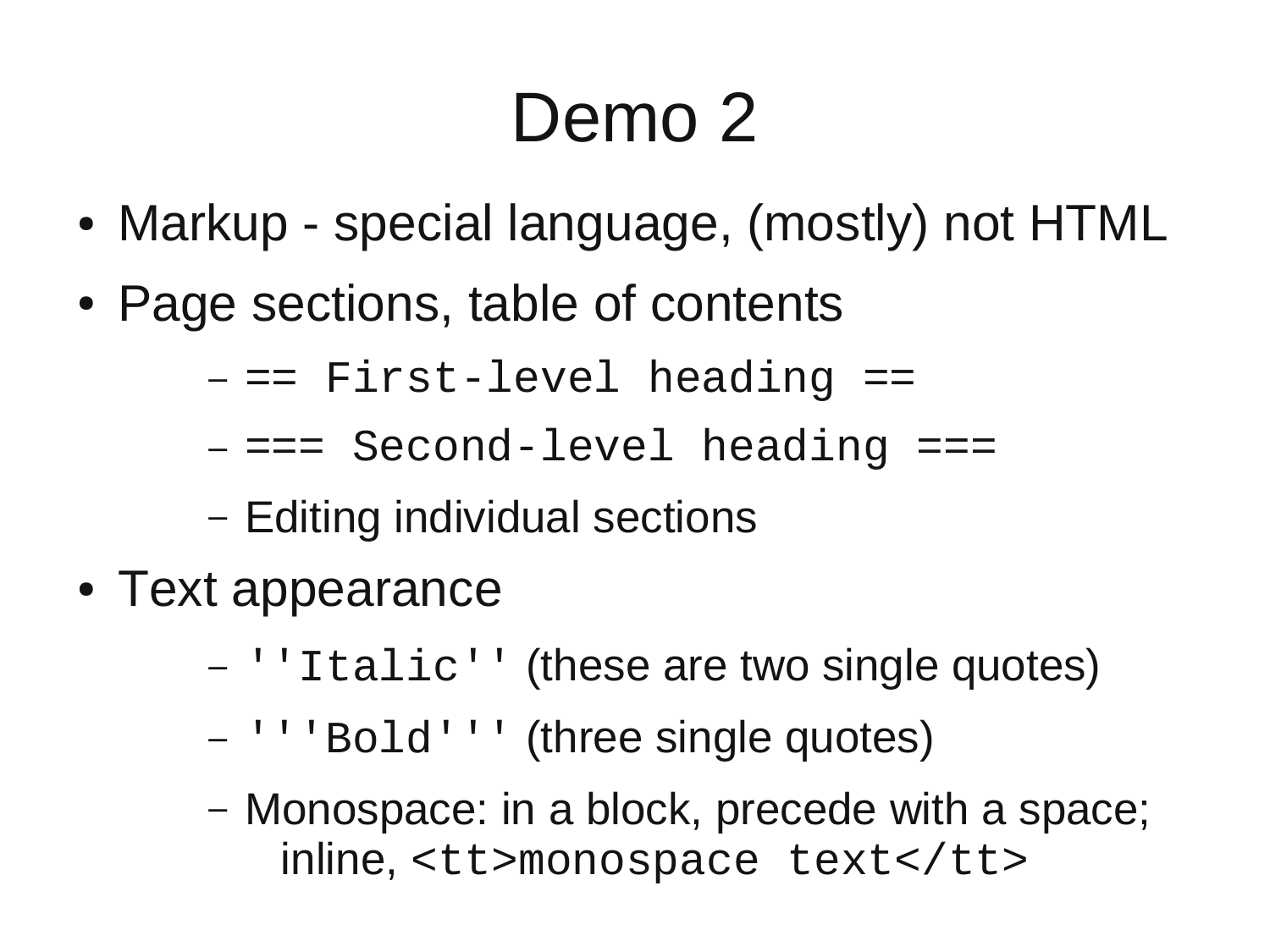- Bullet lists
	- \* Bullet point
	- \* Second bullet point
	- \*\* Sub-point
- Numbered lists
	- $-$  # Point 1
	- $-$  # Point 2
	- ## First sub-point under 2
	- # Point 3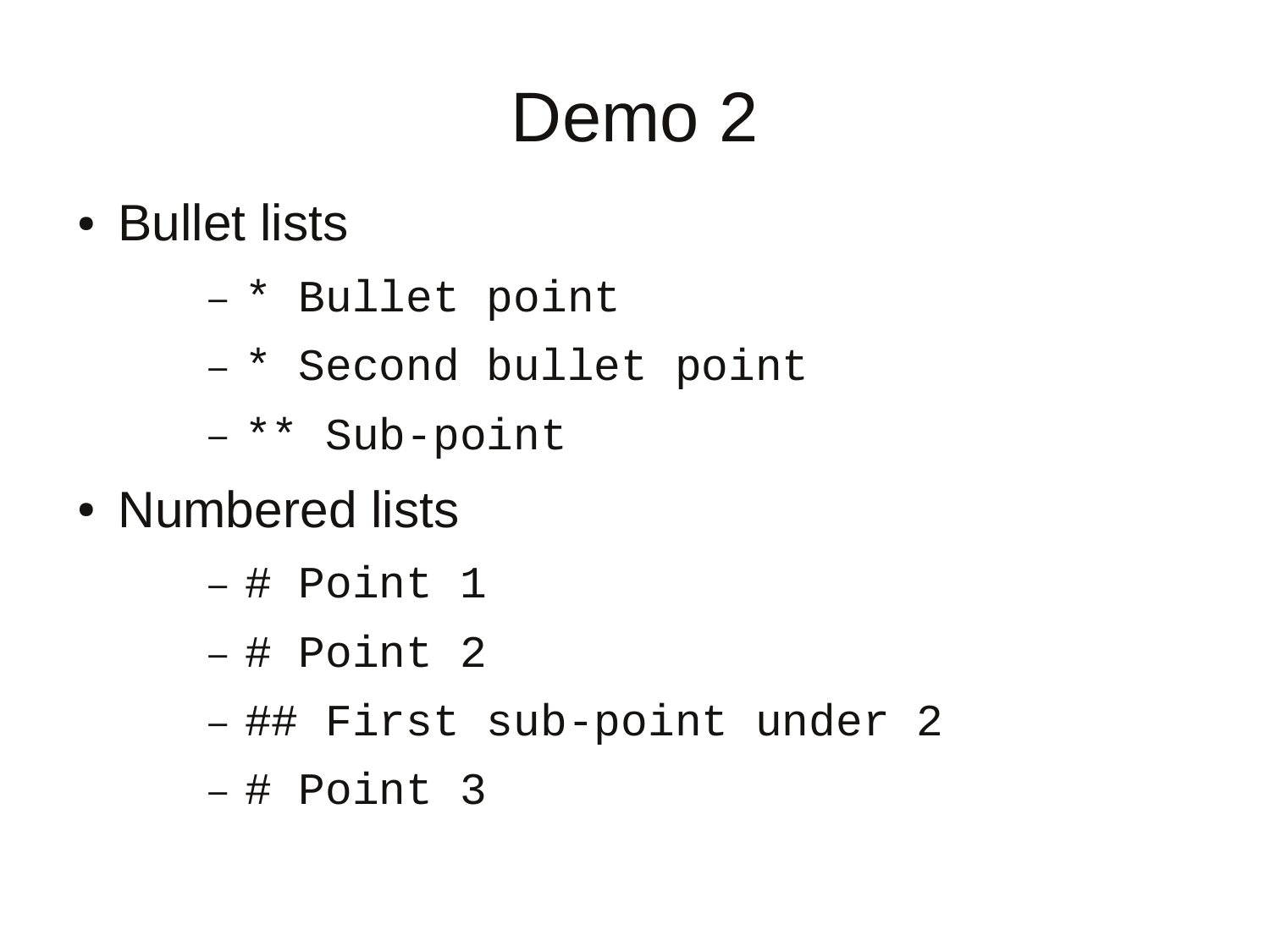- Links
	- [[Page Name]] internal wiki link
	- [[Page Name | different link text]]
	- [http://example.net/foo link text] external link
	- Interwiki links
		- [[wikipedia:Main Page | Wikipedia]]
		- [[rfc:5321 | Simple Mail Transfer Protocol]]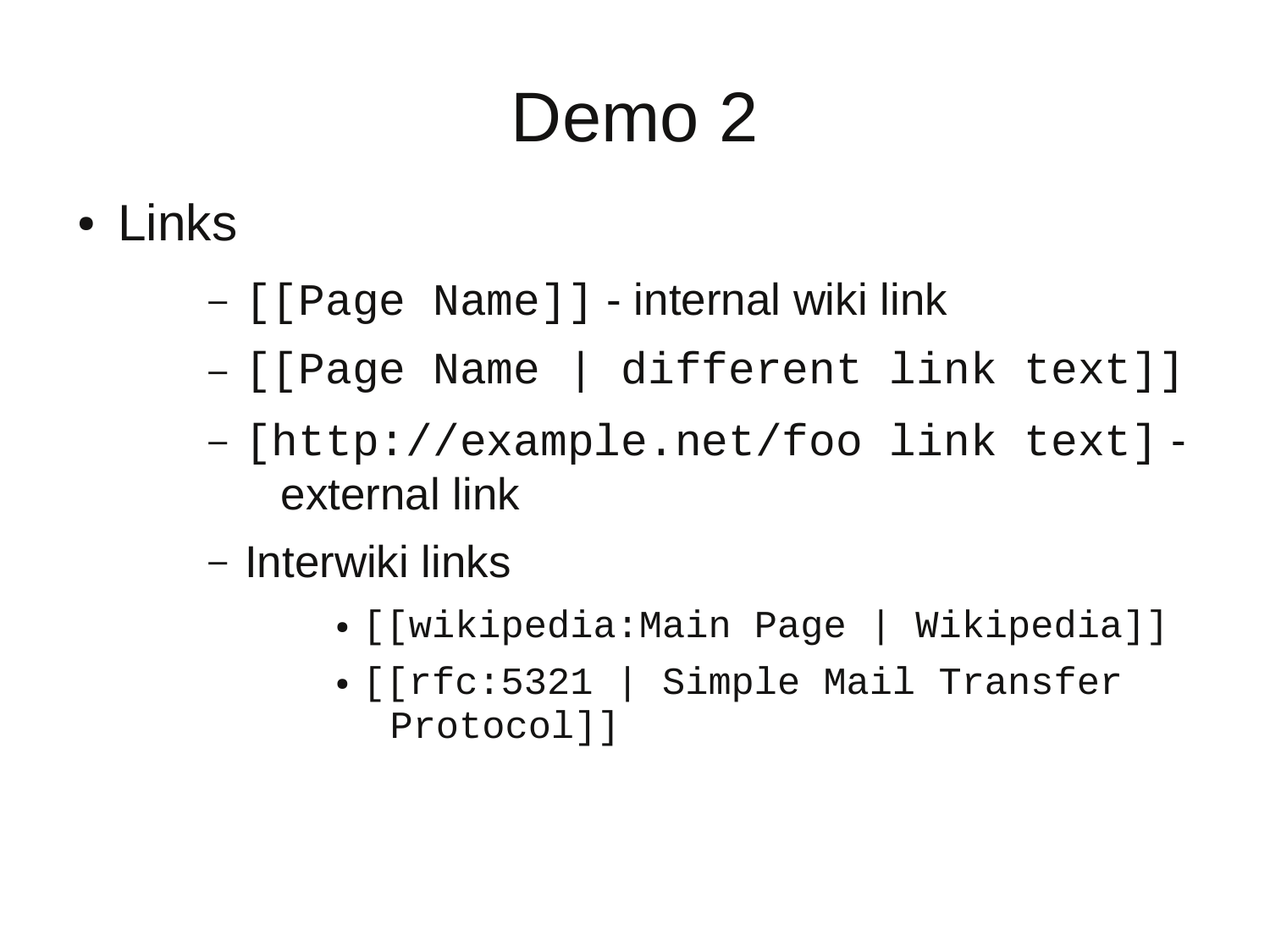# Adding a Page

- Create an internal link to page first
- It will be shown in red to indicate no such page exists
- This is also a way to request a page you think someone else should create
- Following a red link will edit a new page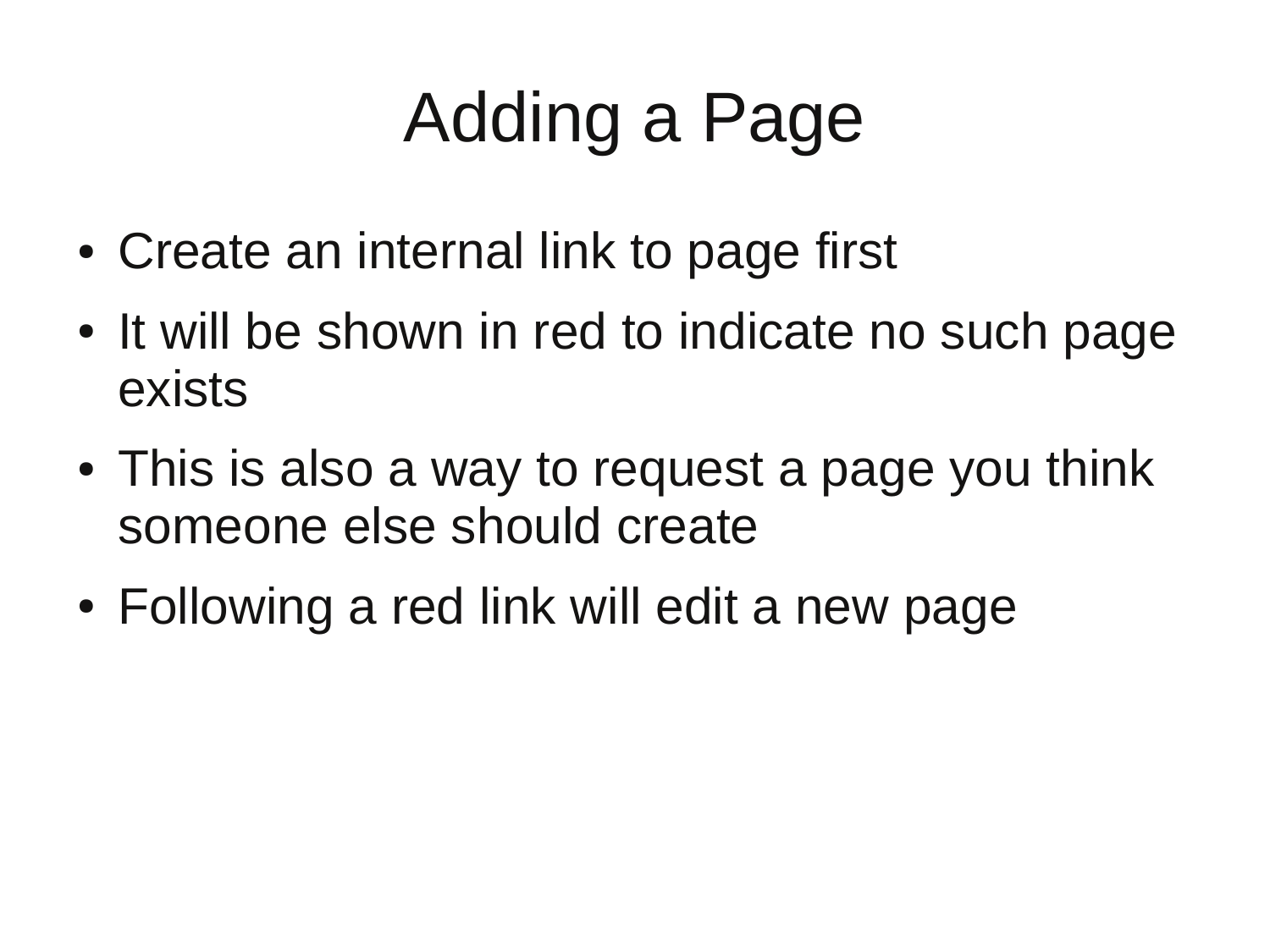# Edits

- Wikis are intended to be edited frequently
- Page history link on each page
- Recent changes page covers entire wiki
	- Atom feed allows easily monitoring changes
- Easy to revert changes or make further edits
- Changes while logged in are associated with your username; anonymous edits identified by IP address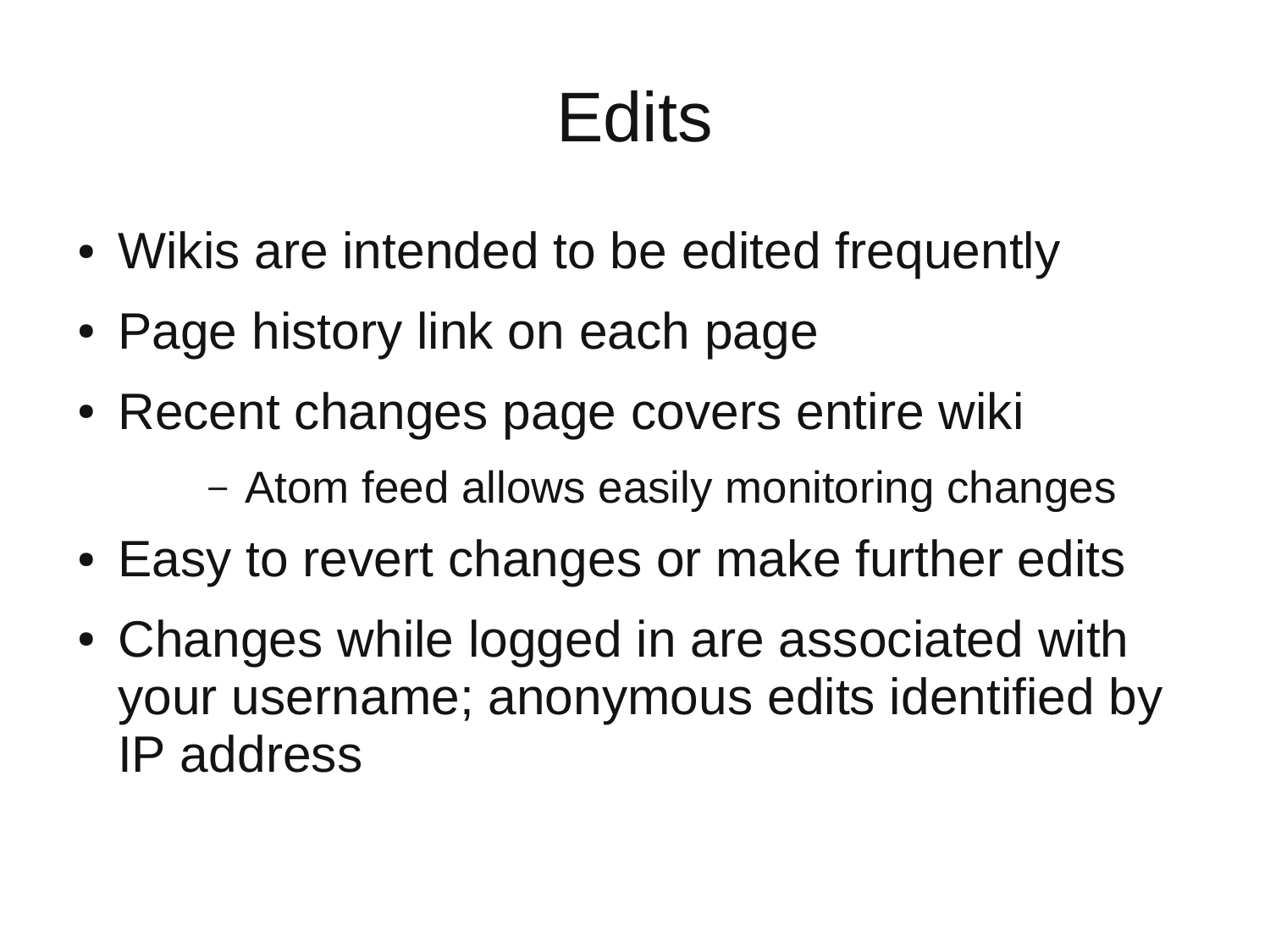# Images/Files

- Upload Files link allows uploading (logged-in users only)
- Just like a wiki page, updates can be made and all versions are kept
- Size and/or file type restrictions may be in place
- Display (embed) an image on a page: [[File:Foo.png]]
- Link to a file's page:  $\lceil$  : File: Foo.png  $\rceil$  ]
- Link to the file itself:  $\lceil \text{Media:Foo.png} \rceil$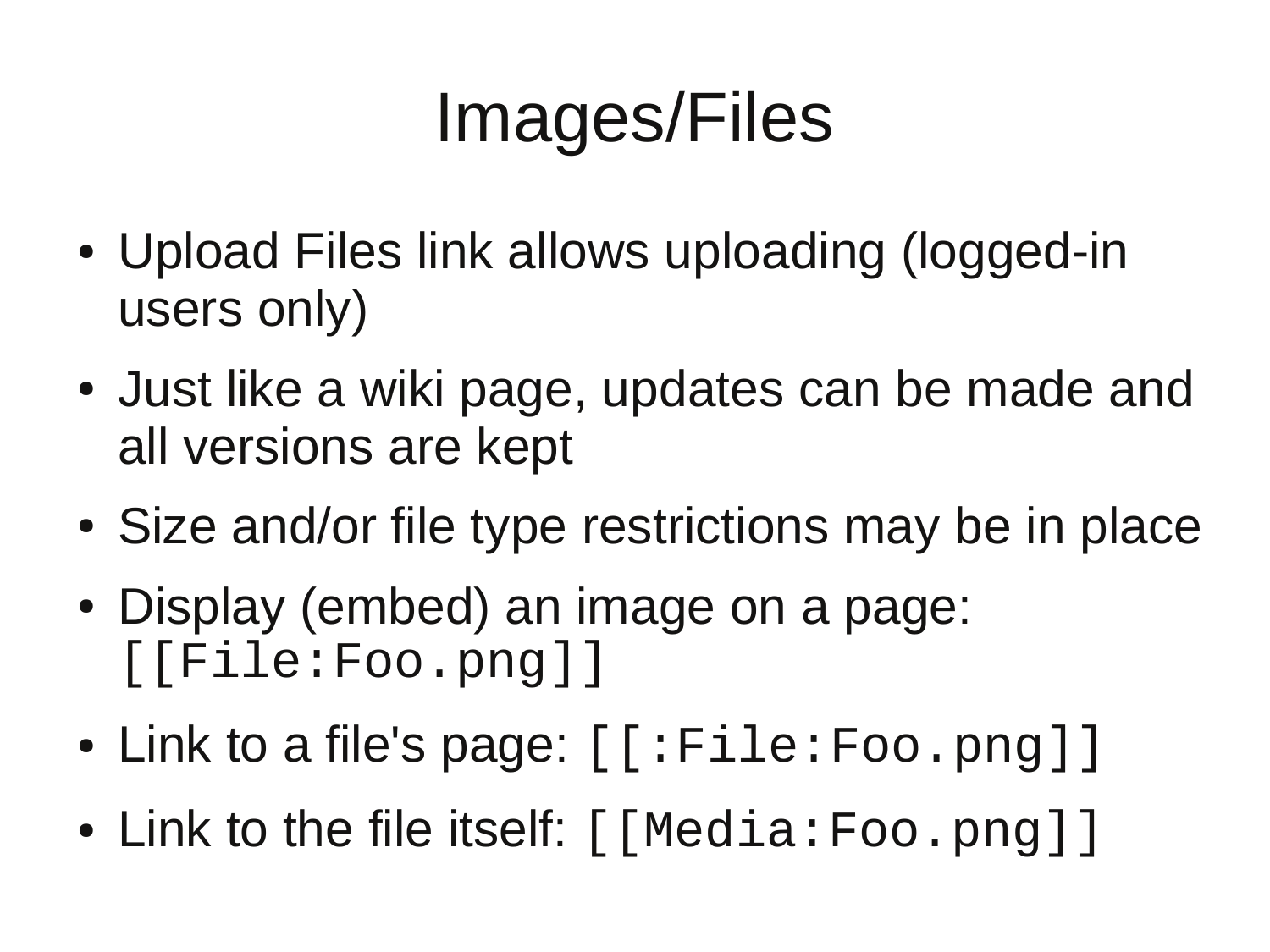#### **Categories**

- Convenient way to group pages
- Adding [[Category: Foo]] anywhere in a page (though at the bottom is best) puts it in the Foo category
- A page can belong to any number of categories; these will be displayed in the footer
- Link to a category page using [[:Category:Foo]]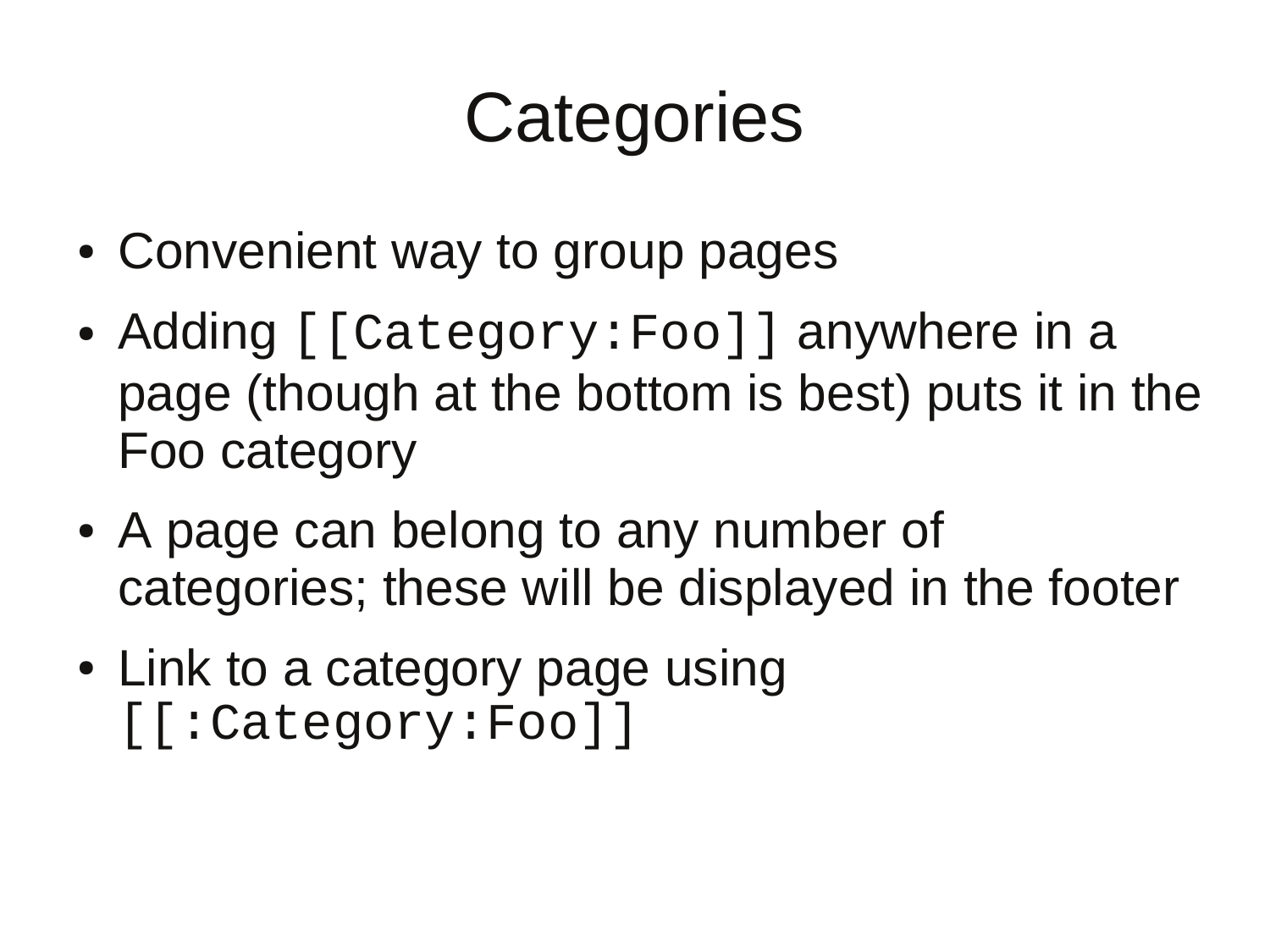# Protecting Pages

- In general, strong access controls are contrary to the wiki philosophy
- Reverting vandalism when it occurs is preferred
- However, individual pages can be protected so that only certain groups can edit them
- The ConfirmEdit extension can be used to force anonymous users to complete a CAPTCHA to make edits or create a new account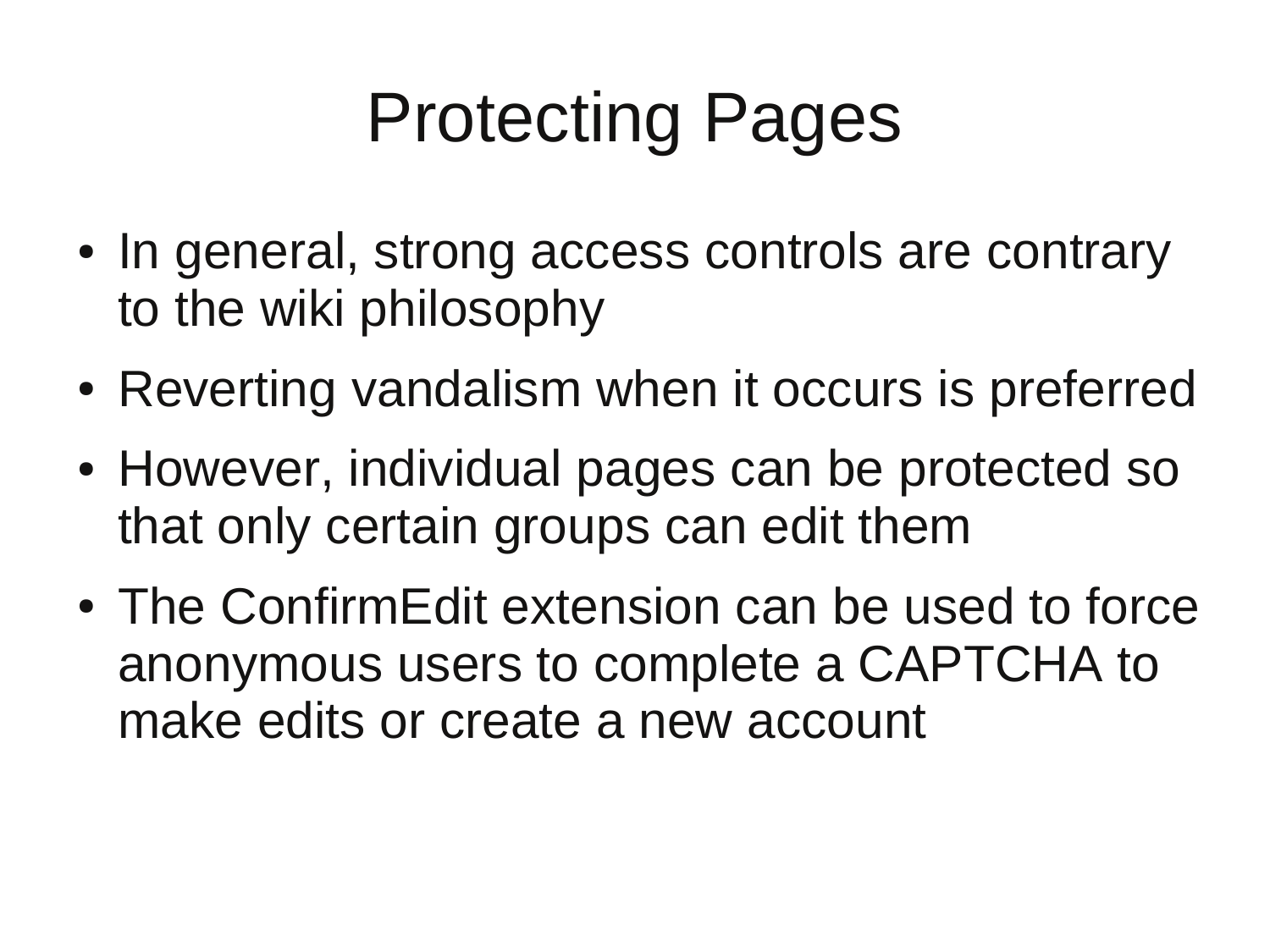# Talk Pages

- Used for discussion *about* the content of a page
- Heavily used in Wikipedia; in fact, discussion is required there if multiple people edit a page to say different things ("edit wars")
- Less useful for wikis where editors know each other or communicate by other means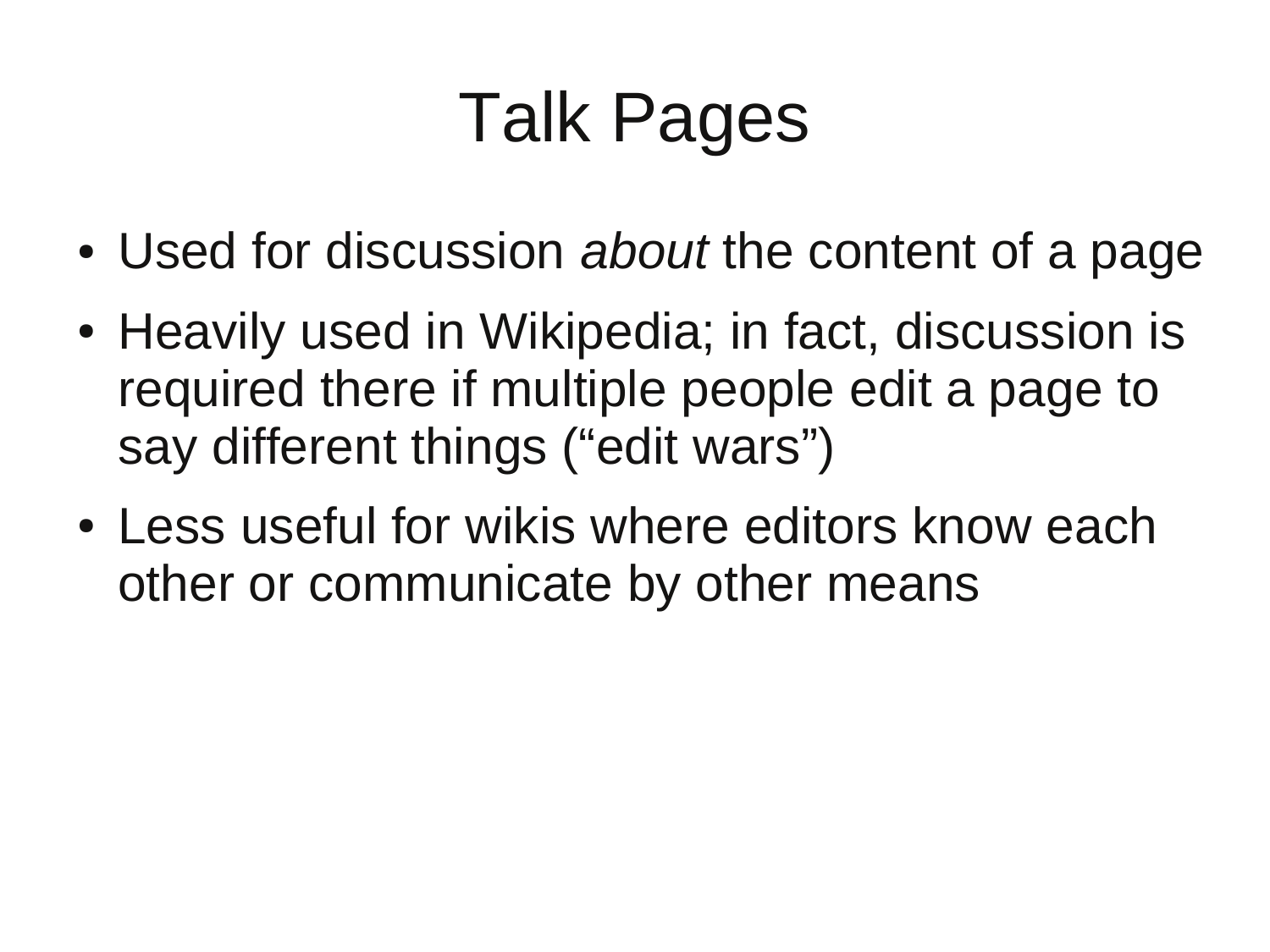## MediaWiki Administration

- Only users in the Sysop group can
	- Protect and unprotect pages
	- Delete and undelete pages
	- Block and unblock users/IP addresses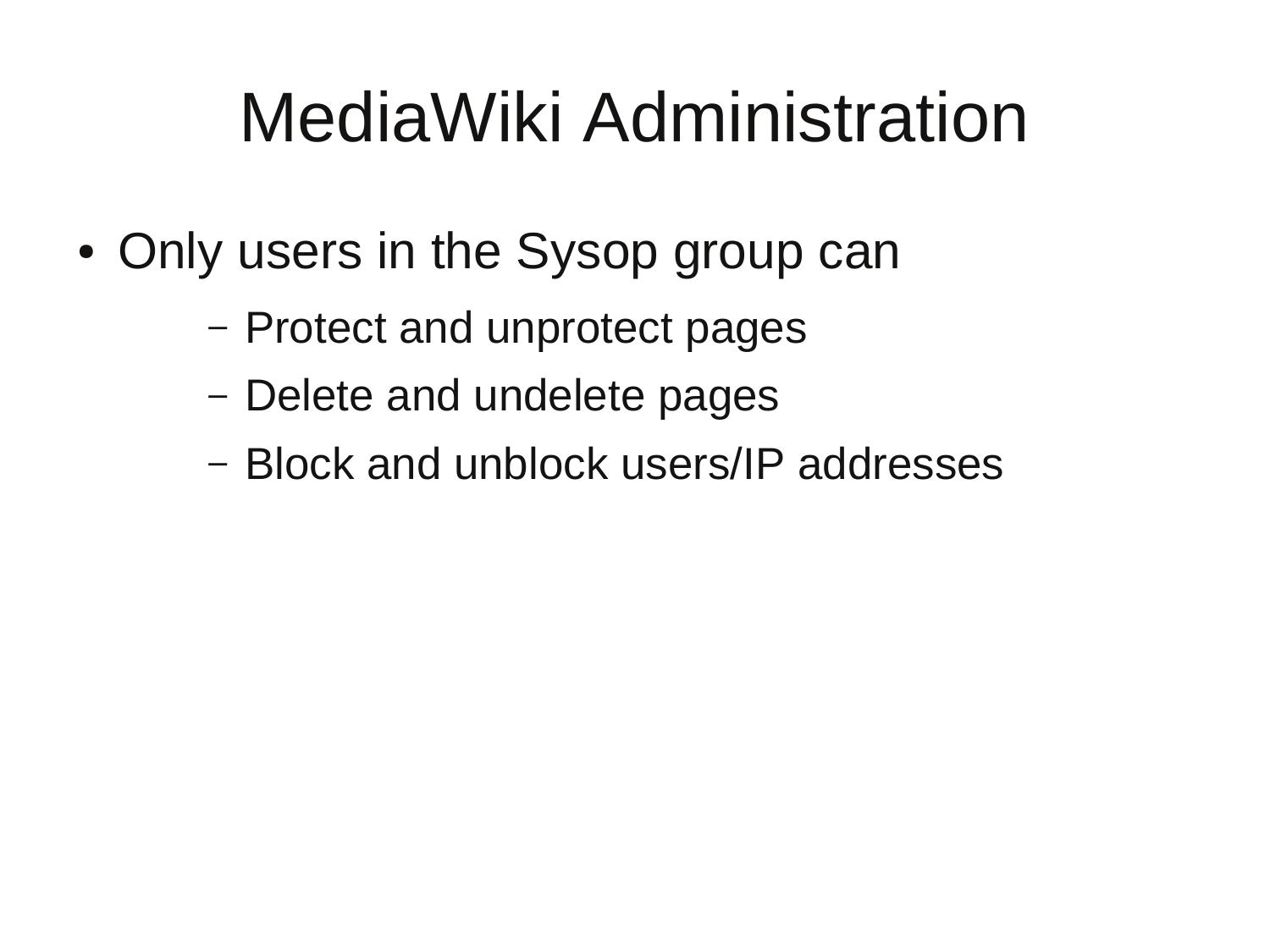### System Requirements

- Web server
	- Pretty much anything: Apache, Nginx, IIS, etc.
- PHP  $5.3.3+$ 
	- Required extensions: pcre, session, json, database interface (mysqli, pgsql, or sqlite3)
	- Optional extensions: intl, curl
- Database
	- MySQL 5.0.2+/MariaDB 5.1+ best supported
	- PostgreSQL 9.0+ supported since 2006
	- SQLite 3.6+ supported since 2011, useful on shared web hosting w/o database server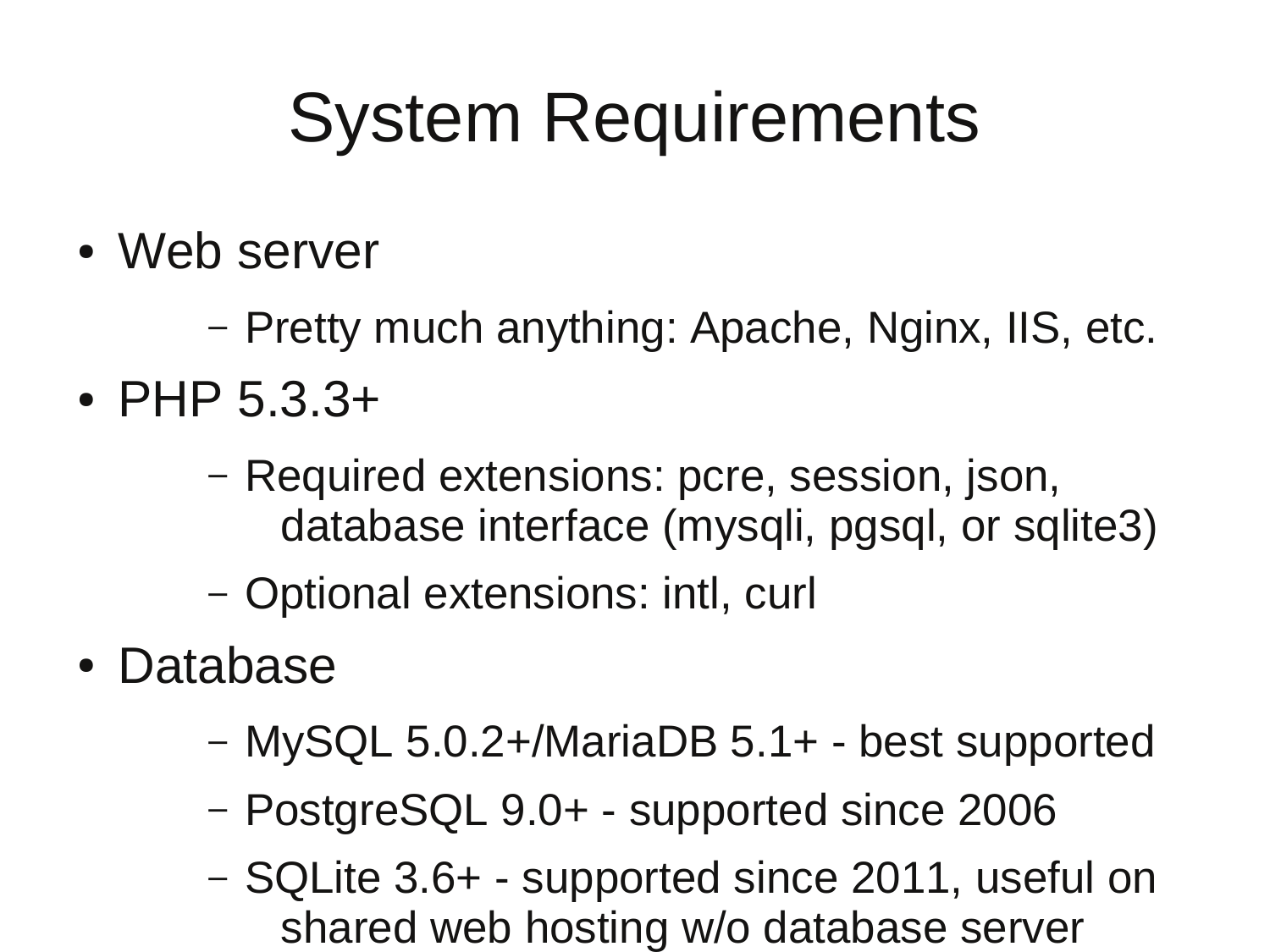## System Requirements

- External programs (optional)
	- ImageMagick or GD to make image thumbnails
	- TeX to render mathematical formulas
	- Some way to send e-mail can be a local mailserver, or a remote SMTP server
- Shell access to server is useful for running installation and maintenance scripts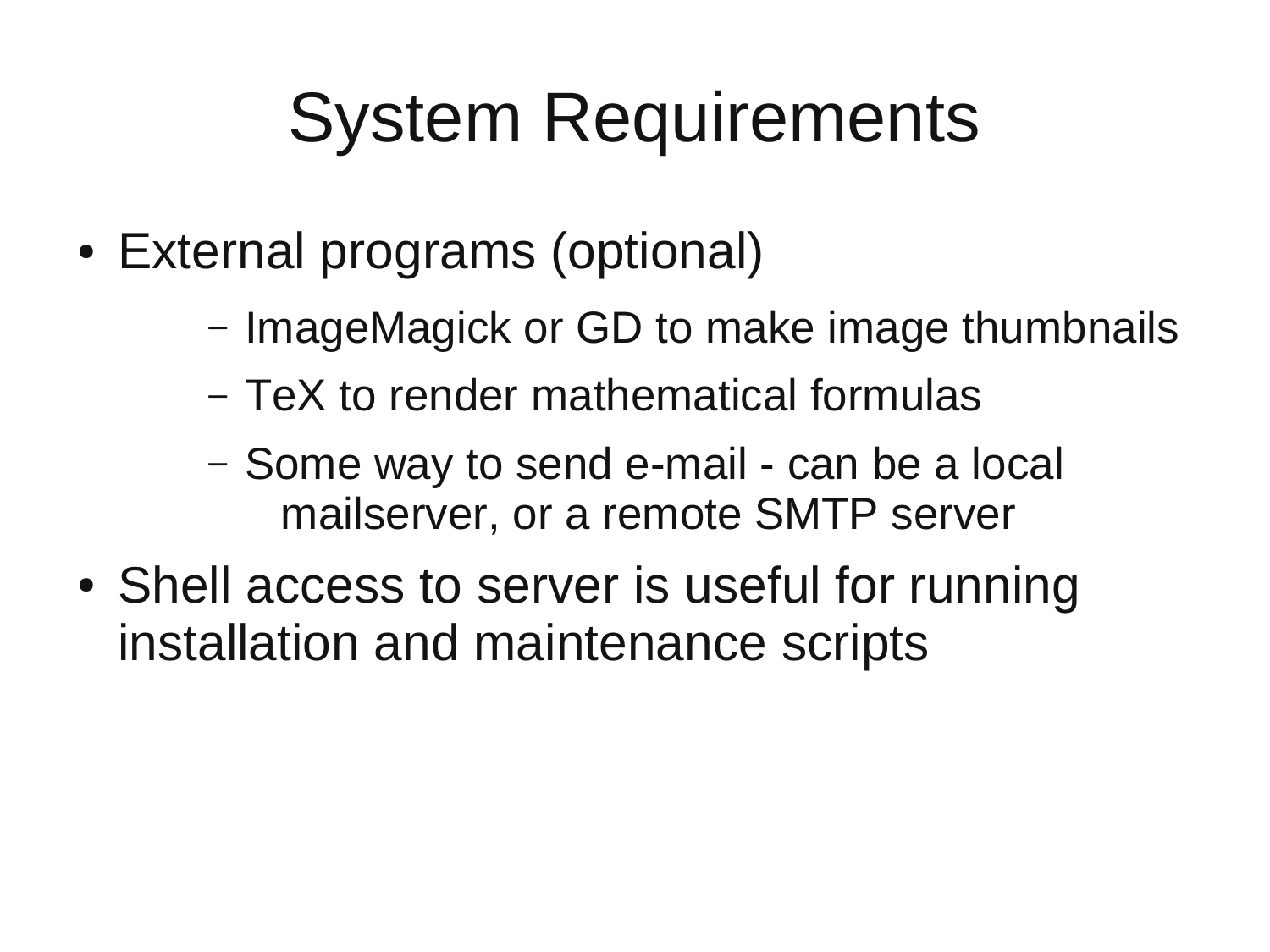#### Versions

- Long Term Support (LTS)
	- Each major release has a three-year lifetime
	- One-year overlap between releases
- Non-LTS
	- Each major release has a one-year lifetime
	- Six-month overlap between releases
- Database schema changes between major releases; upgrade script provided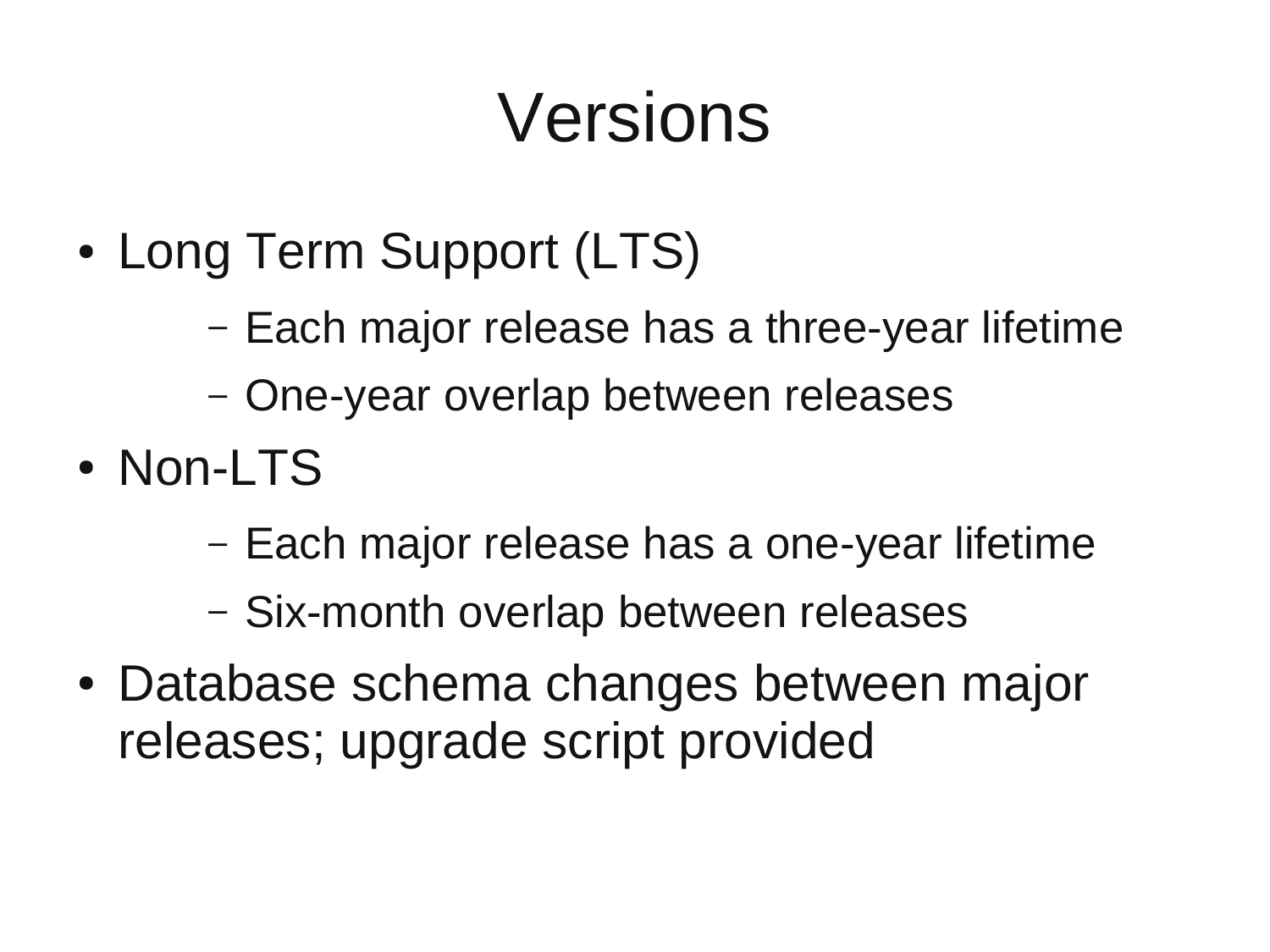#### Extensions

- Add new functionality
- Quality can be variable; some are officially maintained, others... not so much
- Switching to a new major MediaWiki version may break extensions that haven't been updated
- Skins (themes) are similar, though they change the wiki's appearance rather than its functionality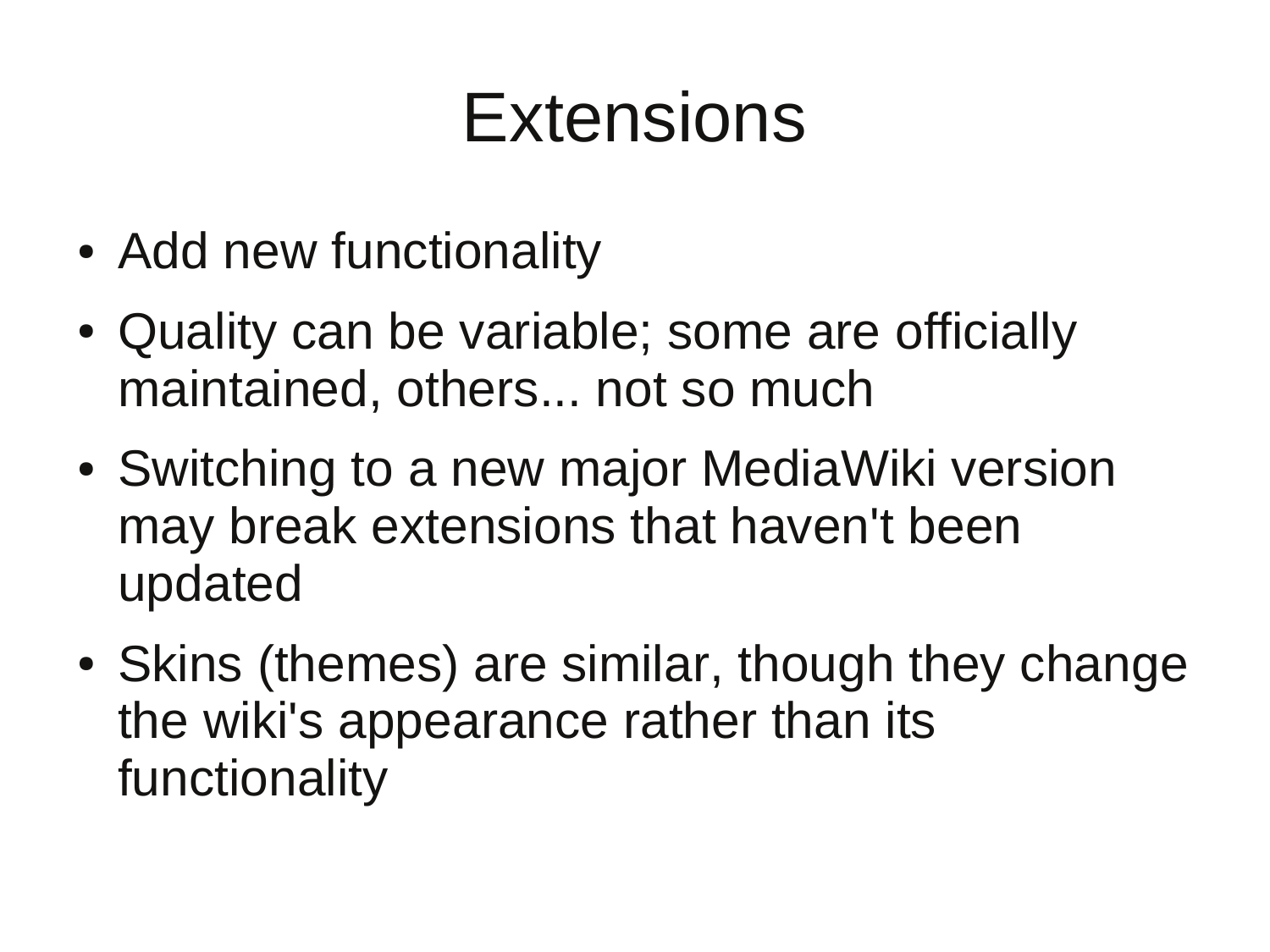#### Anti-spam Measures

- Any unprotected wiki attracts spambots
	- Even though all external links have rel=nofollow by default
- The ConfirmEdit extension is included (but not enabled) in base install; allows requiring a CAPTCHA for certain actions
	- ReCAPTCHA supported, but effectiveness varies
	- Question and answer CAPTCHA works well for us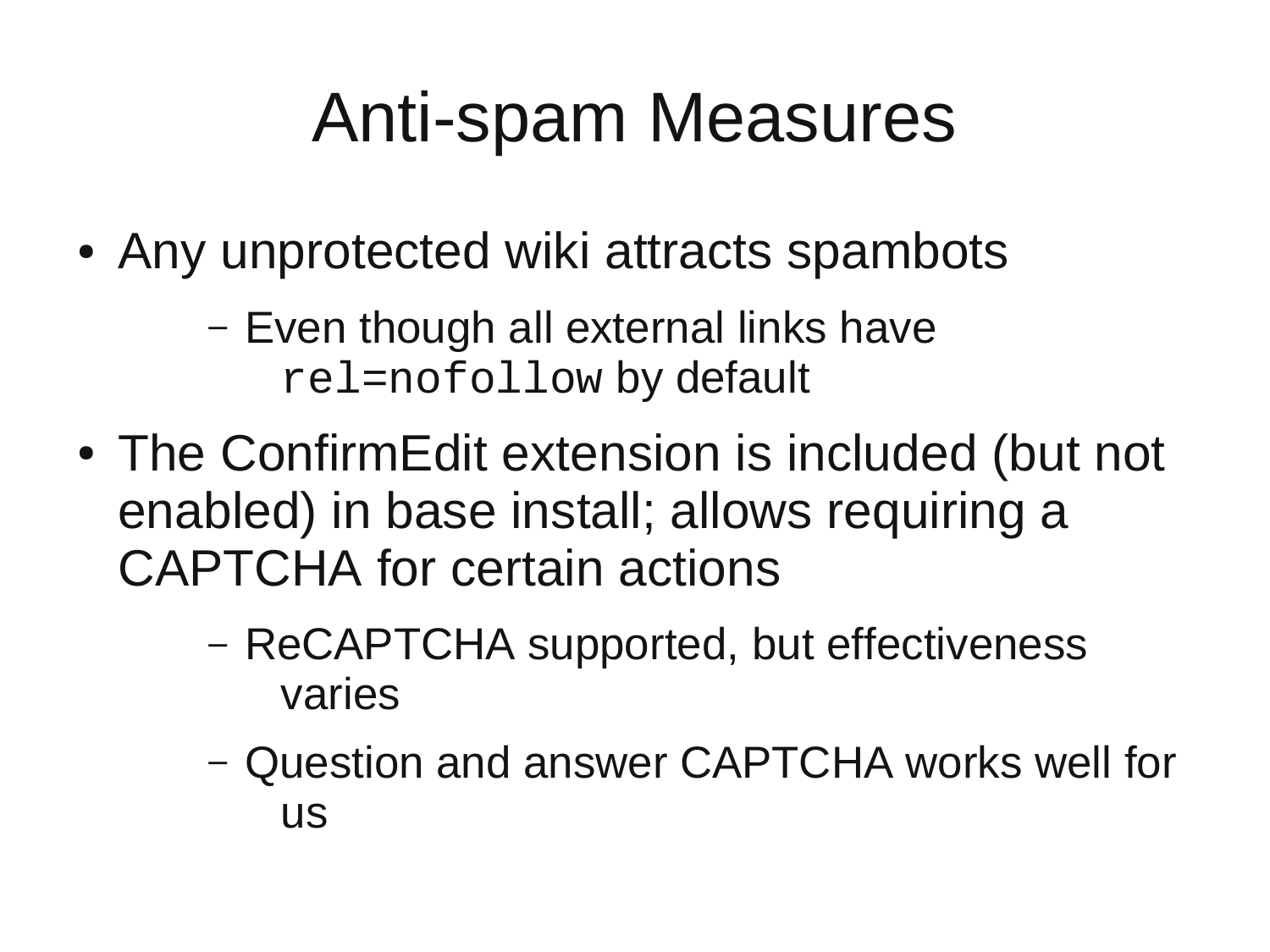# Installing

- Some distributions package, but are not necessarily up to date
- Download tarball from https://releases.wikimedia.org/mediawiki/ and unpack
- Configure web server
- Visit

http://example.net/path/to/mediawiki/

 $\bullet$  Edit LocalSettings.php